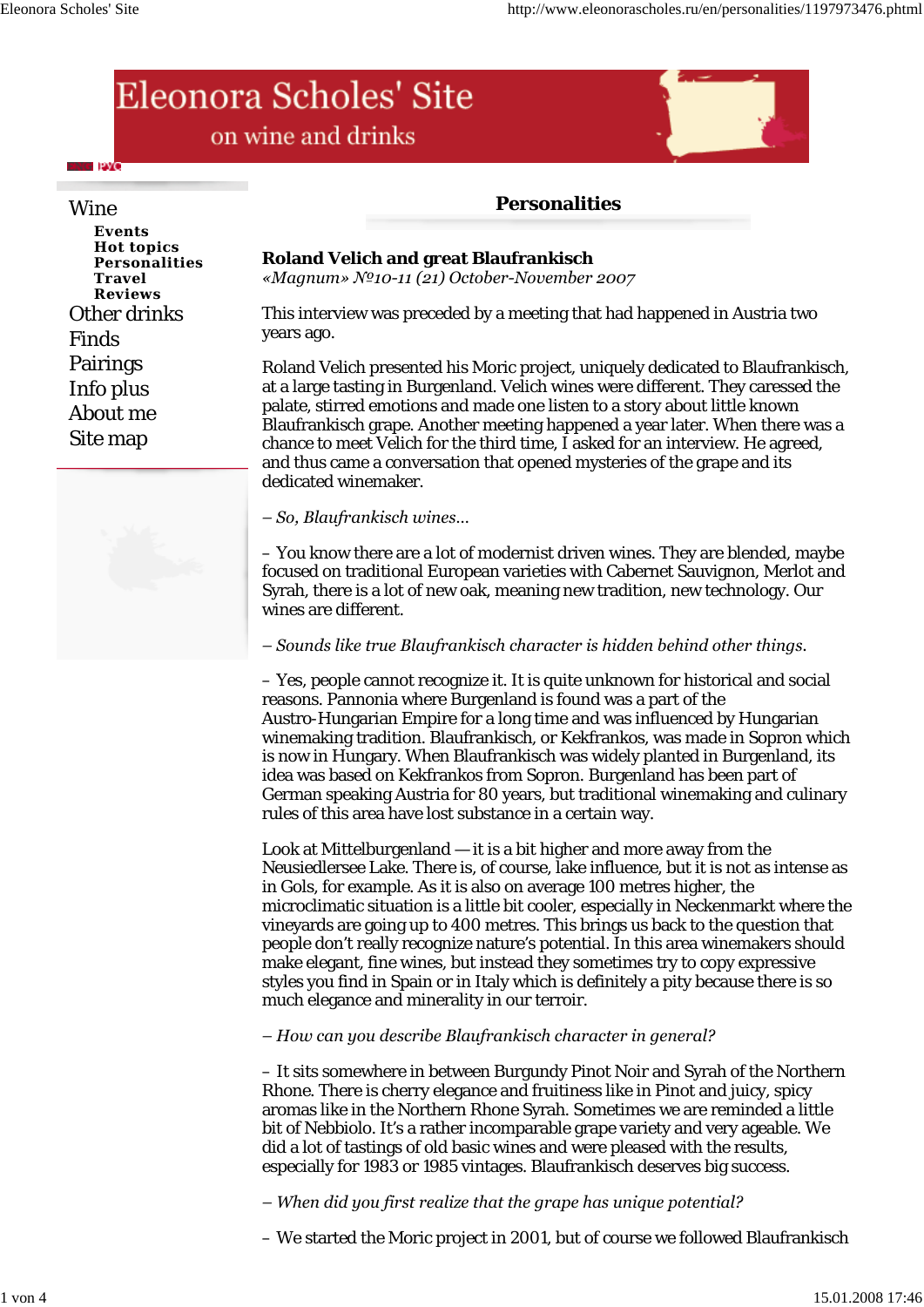for quite a long time. I've been in wine business since the beginning of the eighties. I would say 1986 was a turning point. It was a vintage with normal bottlings of very simple farmers, but the grape was able to express the soul of the region. I found that quite interesting, so I followed that and then became efficient in making Blaufrankisch in a cooler climate, on mineral soils.

#### *– How difficult is it to cultivate the variety?*

– Not as difficult as with Pinot Noir, for example. It doesn't easily develop botrytis which is quite important. It is a late ripening grape and needs to be harvested late to get good pH, acidity and balance. Yields shouldn't be high, like with any classic grape variety. It is a pity that in Austria the Lenz Moser trellising system uses only 3,000-3,500 vines per hectare which is not good for high quality wines. I believe in higher density, up to 6,000-7,000 vines. Then results start getting interesting. We are lucky that we have found some very old vineyards which are nearly 7,000 plants per hectare. This is very important.

*– You always stress that Moric wines are made in a traditional way. On the other side, their style is not rustic or old-fashioned. How do you combine tradition with a refined style?*

– Of course, through the yields. Low yields give great finesse to the wine. It also helps that we harvest late. In 2005, for example, our grapes were left in the vineyard to be picked up last in Neckenmarkt. But we take risk. In 2004 we lost a crop in Lutzmannsburg. The quality was great, then there was a fog for 2 days, and everything was rotten. Late harvest doesn't mean overripe grapes. It means harvest at the perfect time. Overripeness is not good if we want to have the elegant prime fruit character. So we have to harvest at the right point.

# *– Let's talk about terroirs. The idea of the Moric project is to show how Blaufrankisch reflects two different types of terroirs. What are they like?*

– Indeed, we wanted to prove that Blaufrankisch is a great grape variety and can retain the characteristics of terroir in wine. Both terroirs are very intense. On the one hand, Lutzmannsburg vineyards are located on a former volcanic hill. Today it's mainly of clay soil which brings more fatness and a quite intense tannic structure. On the other hand, there are steep slopes, up to 400 metres, in Neckenmarkt which is a typical situation for the Pannonian area where you have down limestone soil which came from the Pannonic sea and then schist soil. The altitude is between 250 and 400 metres in Neckenmarkt.

So we have steep slopes, formed terraces, small plateaus, amphitheatres — 12 vineyards in total. They grow on clay, limestone, schist and have different altitudes and expositions. We harvest, vinify and do initial 8-10 months of aging for them all separately. It helps to see the quality of different sites and to follow wines' development in the first 8-10 months. Then we blend lots, thus blending different soils which bring complexity in the wine.

There are vineyards which are very interesting to bottle as single wine, but nobody really knows Blaufrankisch outside of Austria. To me it is important transport the idea of Blaufrankisch in two Burgenland communes — Neckenmarkt and Lutzmannsburg as they are so different. I think it works better when you work with different vineyards and blend them together. You can overcome slight problems with vintages because in some years lighter soils are better than schist soils. Clay brings elegance to the wine, and the schist soil brings juicy, spicy character. On the highest vineyards we always have kind of impression of dry hay or wet stone. Sometimes with different vintages we have an impression of a white wine with red wine aromas. Limestone brings the backbone, the structure so we can play around it. Now we have for example 12 different vineyards of 2006 in the cellar — it is so exciting to see how they develop.

*– The issue of whether to blend or to make a single vineyard wine is complex indeed. For instance, in Barolo they traditionally made blends, and cru wines*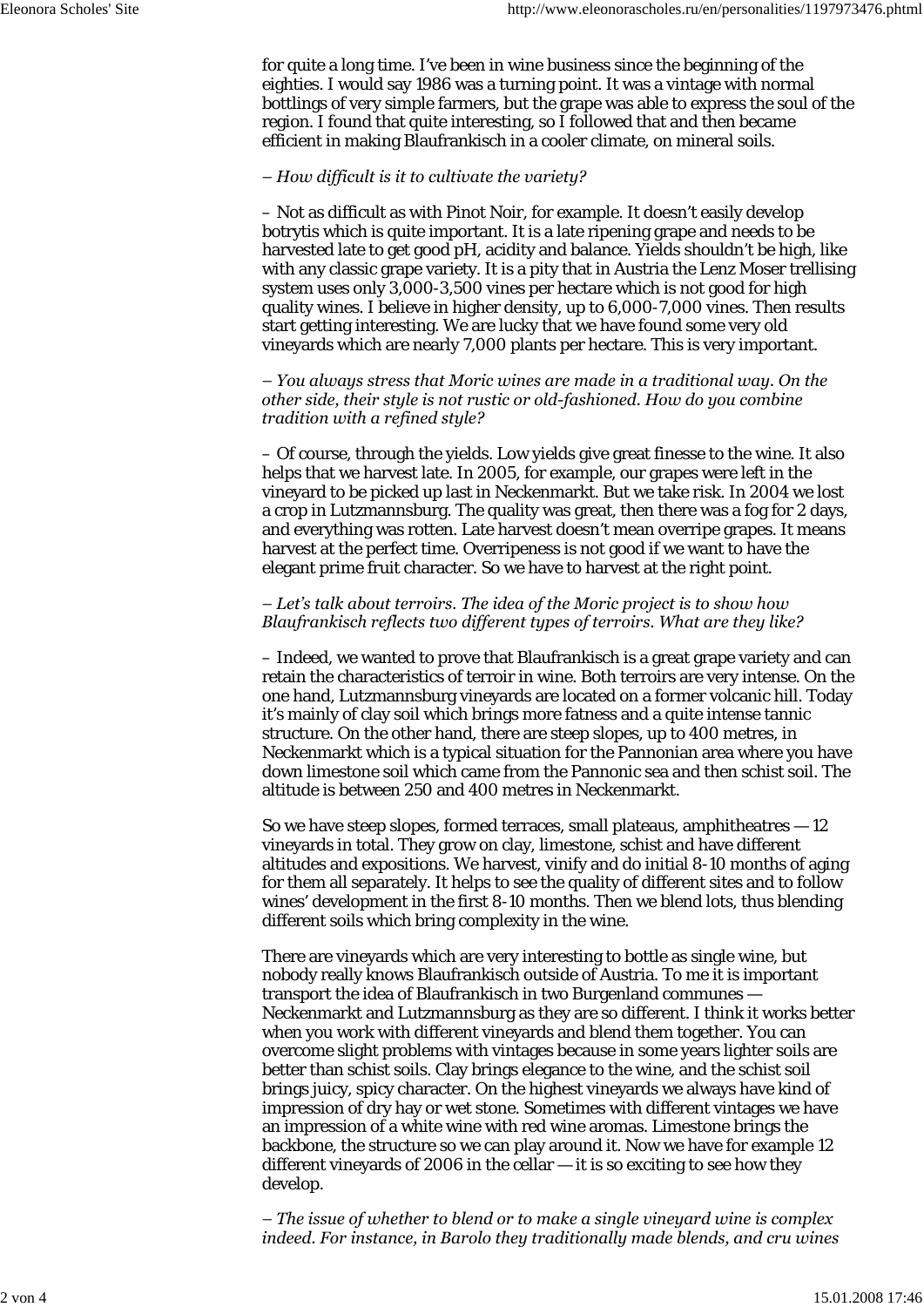#### *are a recent phenomenon.*

– For a winemaker it's important to work with separate wines in the cellar, but I don't know if it is the best solution for a final product. Yesterday I met Jean-Louis Chave from Hermitage. He has about 10 crus on the Hermitage hill. He vinifies them all separately and then blends together. He says this is the old, traditional way of making Hermitage wine that gives elegant, fine style. I share the same idea. When we taste separate parts and blends in our cellar, the majority prefers blends.

*– Moric wines recently got an important recognition in The Wine Advocate where they received the highest scores among the Austrian red wines. Did it help attract attention to your project?*

– I think it gave security to a lot of people. When Blaufrankisch wines are young, they are like Burgundy — vertical, rather than horizontal. Quite often there is a difficulty for tasters because wines seem thin and acidic. When non-professionals read Parker comments, they get assured. In Austria a lot of Austrian people don't like Blaufrankisch, but now say that this is great wine. Step by step, strong interest comes from export markets also.

#### *– How much do you export?*

– Around 80 percent. I wanted to make an exclusive product. We have low yields and there is no choice. When the yields are only 18-20 hl/ha, you have to have certain price and find the right people, otherwise you cannot survive. We are quite successful in Switzerland, a traditional Burgundy market, also in Germany, Benelux, Sweden, England. They are exported to Japan and Hong Kong — just in small quantities, but for the right places.

## *– You also organize private seminars and dinners in partnership with a famous Austrian hotel Almhof. Is it important?*

– Certainly. On the one hand, there is a special ambiance thanks to a high class hotel. On the other — there is a chance to communicate directly with customers. When you are sitting at a table, the first idea of the wines is to match with food. We don't produce wine for abstract drinking. It should be drunk with food – this is what wine needs. Therefore it's the best way to serve it is at the table, with the right food.

## *– What dishes do you recommend for Blaufrankisch?*

– A wide range. If you want to be traditional, there is goulash. Blaufrankisch also goes well with pigeon, pheasant and raw meat. You can take hints from Pinot Noir, or Syrah, or maybe Nebbiolo. It's a classic red wine, in this way it can match classic European dishes.

#### *– If you were to imagine your future in twenty years time, what would you like to see?*

– Ideally I would have a house and a little cellar in a middle of a vineyard, and just 3-4 hectares to work with. It is a lot of fun to develop something which wasn't developed before. When I started to make wine, the idea was of a certain way of life and not of producing something. I saw myself in the middle of the vines, in the nature, very romantic. In real life it's totally different. One day I would love to come back to my first romantic idea of wine.

And Blaufrankisch will make its way — this is not only my view. It is a great variety and Burgenland is a great wine growing country. There is a number of reasons why Burgenland is not at the place where it should be at the moment, but hopefully it will get there.